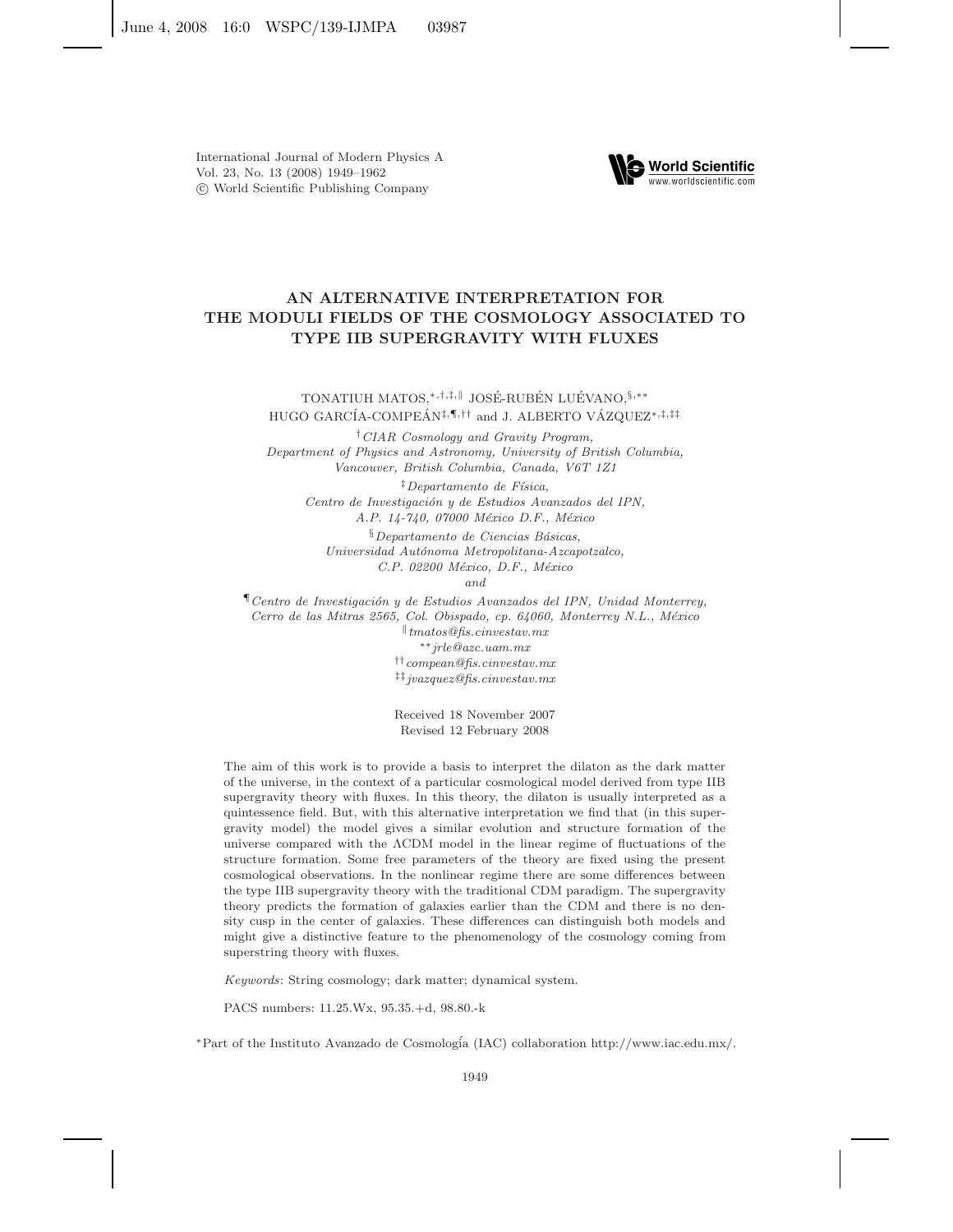## **1. Introduction**

One of the main problems in physics now is to know the nature of the dark matter and the understanding of the accelerated expansion of the universe. These two phenomena have been observed in the last years and now there are a number of observations supporting the existence of the dark matter<sup>1,2</sup> and the accelerated expansion of the universe as well.<sup>3–5</sup> On the other side, one of the main problems of superstring theory is that there is not a real phenomenology which can support the theory. Usually, superstring theory is supported only by its mathematical and internal consistency, but not by real experiments or observations. For some people, like the authors, one way of how superstring theory can make contact with phenomenology is through the cosmology.<sup>6</sup> In the last years, a number of new observations have given rise to a new cosmology and to a new perception of the universe (see for example Ref. 7). In superstring theory there are six extra dimensions forming a compact internal Calabi–Yau manifold.8,9 Size and shape of this manifold manifests, at the four-dimensional low energy effective field theory, a series of scalar fields (moduli of the theory) many of which apparently have not been seen in nature. In particular, two fields, the *dilaton* and the *axion*, are two very important components of the theory which cannot be easily fixed. In fact, one should find a physical interpretation for these fields or give an explanation of why we are not able to see them in nature. One interpretation is that there exist a mechanism for eliminating these fields during the evolution of the universe.<sup>10</sup> Recently, one of the most popular interpretations for the dilaton field is that it can be the dark energy of the universe, i.e. a quintessence field.<sup>11–13</sup> These last interpretations have been possible because after a nontrivial compactification, the dilaton field acquires an effective potential. This effective potential makes possible to compare the dilaton field with some other kinds of matter.<sup>11–13</sup> In this work we are giving the dilaton a *different* interpretation supposing that it is the dark matter instead of the dark energy.<sup>14,15</sup> Such attempts have been carried over in the past with other dilaton potentials.<sup>16–20</sup> Here, we will be very specific starting with an effective potential derived recently from the type IIB supergravity theory. The main goal of this work is to show that this interpretation could be closer to a realistic cosmology as the interpretation that the dilaton is the dark energy. We will see that the late cosmology is very similar to the  $\Lambda$ CDM one with this alternative interpretation. Nevertheless, we will also see that it is necessary to do something else in order to recover a realistic cosmology from superstring theory. On the other hand, a great deal of work has been done recently, in the context of string compactifications with three-form fluxes (R–R and NS–NS) on the internal six-dimensional space and the exploration on their consequences in the stabilization of the moduli fields including the dilaton  $\Phi$  and axion  $C$ <sup>21–28</sup> Moduli stabilization has also been used in string cosmology to fix other moduli fields than the volume modulus including  $dilaton + axion$  and Kahler moduli.<sup>29</sup> For a description of more realistic scenarios, see Ref. 30.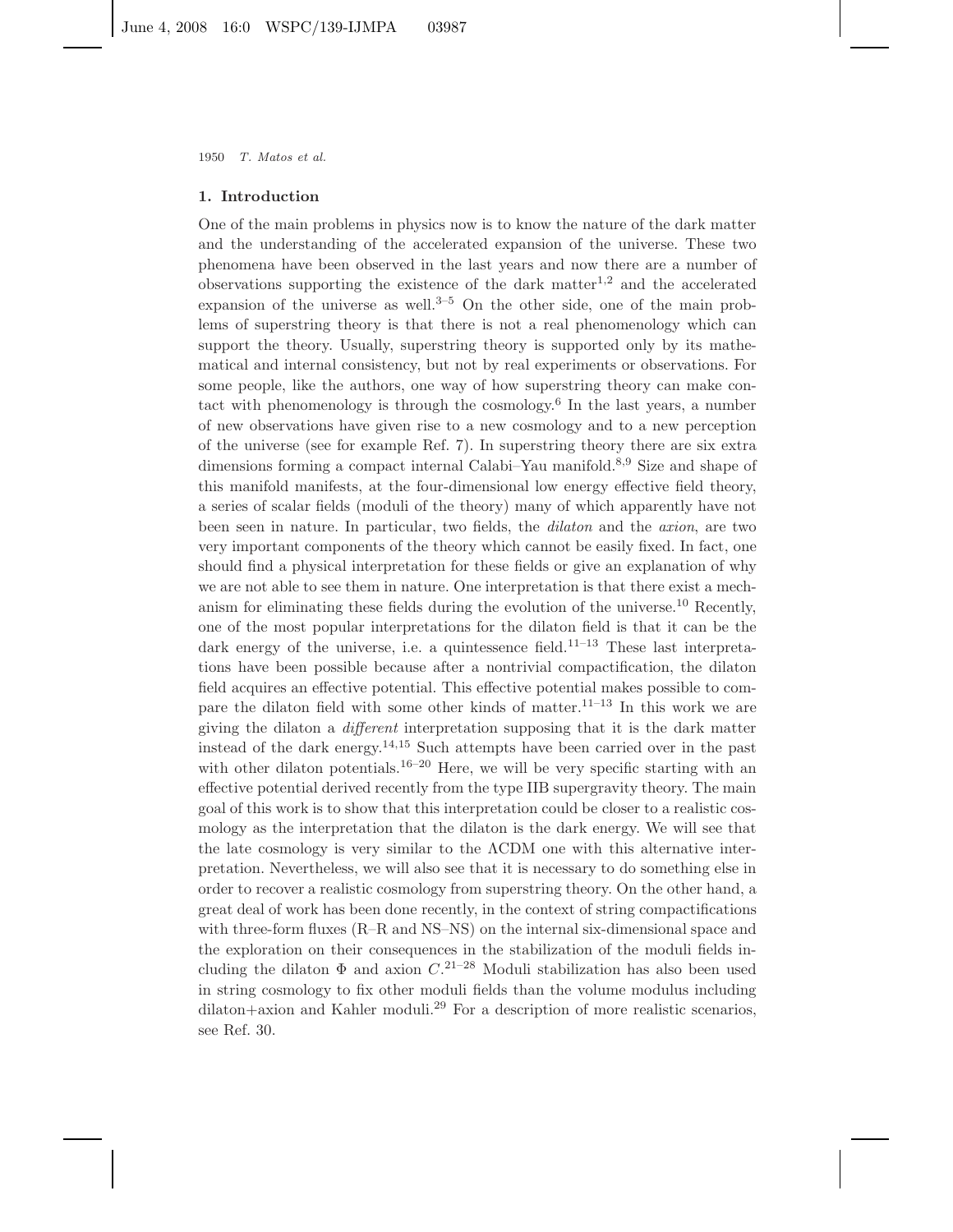In the context of the type IIB supergravity theory on the  $\mathbf{T}^6/\mathbb{Z}_2$  orientifold with a self-dual three-form fluxes, it has been shown that after compactifying the effective dilaton–axion potential is given by  $31$ 

$$
V_{\text{dil}} = \frac{M_P^4}{4(8\pi)^3} h^2 e^{-2\Sigma_i \sigma_i} \left[ e^{-\Phi^{(0)}} \cosh(\Phi - \Phi^{(0)}) + \frac{1}{2} e^{\Phi} (C - C^{(0)})^2 - e^{-\Phi^{(0)}} \right], \quad (1)
$$

where  $h^2 = \frac{1}{6}h_{mnp}h_{qrs}\delta^{mq}\delta^{nr}\delta^{ps}$ . Here  $h_{mnp}$  are the NS–NS integral fluxes, the superscript (0) in the fields stands for the fields in the vacuum configuration and finally  $\sigma_i$  with  $i = 1, 2, 3$  are the overall size of each factor  $\mathbf{T}^2$  of the  $\mathbf{T}^6/\mathbb{Z}_2$  orientifold (in Ref. 31 there is a misprint in the potential  $(1)$ ). Here we will simplify the system supposing that the moduli fields  $\sigma_i$  are constant for the late universe.

For the sake of simplicity in the derivation of the potential (1), some assumptions were made.<sup>31</sup> One of them is the assumption that the tensions of D-branes and orientifold planes cancel with the energy  $V_{\text{dil}}$  at  $\Phi = \Phi_0$  and  $C = C_0$ . An assumption on initial conditions is that the dilaton is taken to deviate from equilibrium value, while the complex structure moduli are not. It is also assumed that (1) has a global minimum  $\Phi_0$ , such that  $V(\Phi_0) = 0$ . Also that, the complex moduli are fixed and only the radial modulus  $\sigma$  feels a potential when the dilaton–axion system is excited. These assumptions make the model more simple, but still with the sufficient structure to be of interest in cosmological and astrophysical problems.

In order to study the cosmology of this model, it is convenient to define the following quantities:  $\lambda \sqrt{\kappa} \phi = \Phi - \Phi^{(0)}$ ,  $V_0 = \frac{M_P^4}{4(8\pi)^3} h^2 e^{-2\Sigma_i \sigma_i} e^{-\Phi^{(0)}}, C - C^{(0)} = \sqrt{\kappa} \psi$ and  $\psi_0 = e^{\Phi^{(0)}}$ , where  $\lambda$  is the string coupling  $\lambda = e^{\langle \Phi \rangle}$  and  $\lambda \sqrt{2\kappa}$  is the reduced Planck mass  $M_p/\sqrt{8\pi}$ . With this new variables, the dilaton potential transforms into

$$
V_{\text{dil}} = V_0(\cosh(\lambda \sqrt{\kappa} \phi) - 1) + \frac{1}{2} V_0 e^{\lambda \sqrt{\kappa} \phi} \psi_0^2 \kappa \psi^2 = V_\phi + e^{\lambda \sqrt{\kappa} \phi} V_\psi. \tag{2}
$$

In some works the scalar field potential (2) is suggested to be the dark energy of the universe, that means, a quintessence field.<sup>11–13,31</sup> In this work we are not following this interpretation to the dilaton field. Instead of this, we will interpret the term  $V_0(\cosh(\lambda \sqrt{\kappa}\phi) - 1)$  as the dark matter of the universe.<sup>32–36</sup> The remaining term in  $V_{\text{dil}}$  contains the contribution of the axion field *C*. This is what makes the difference between our work and previous ones. This interpretation allows us to compare the cosmology derived from the potential (2) with the  $\Lambda$  cold dark matter ( $\Lambda$ CDM) model. The rest of the fields coming from superstrings theory can be modeled as usual, assuming that this part of the matter is a perfect fluid. This perfect fluid has two epochs: radiation and matter dominated ones. In order to consider both epochs, we write the matter component as matter and radiation, with a state equation given by  $\dot{\rho}_b + 3H\rho_b = 0$  and  $\dot{\rho}_{rad} + 4H\rho_{rad} = 0$ . For modeling the dark energy we can take the most general form supposing that it is also a perfect fluid with the equation of state given by  $\dot{\rho}_L + 3\gamma_{\text{DE}}H\rho_L = 0$ , where  $\gamma_{\text{DE}}$  is smaller than 1/3 and can even be negative in the case it represents a phantom energy<sup>37–40</sup> field. It is just zero if  $\rho_L$ represents the cosmological constant  $L = \rho_L$ .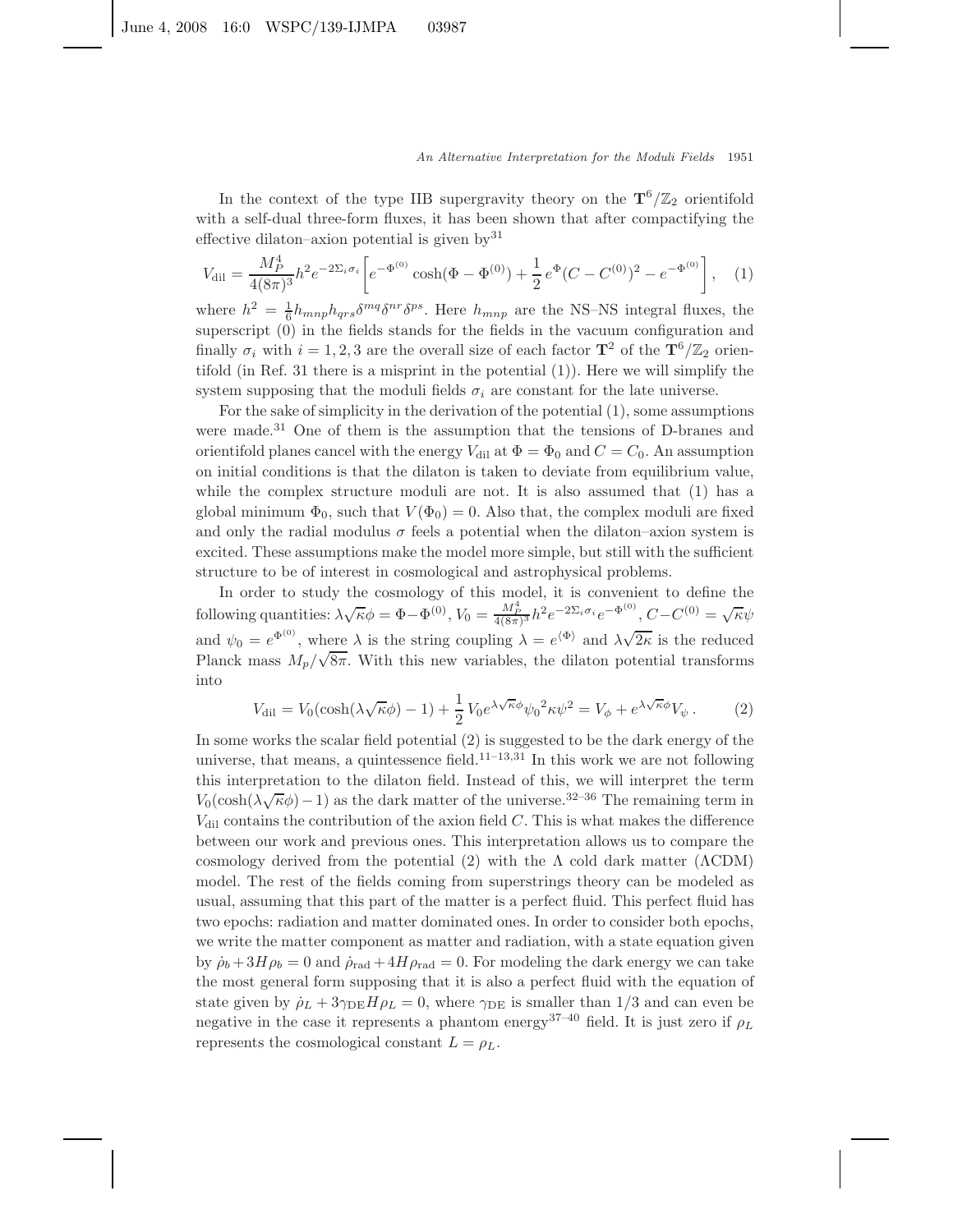1952 *T. Matos et al.*

#### **2. The Cosmology**

Now, we proceed to describe the different epochs of the universe using this new interpretation. We can easily distinguish two behaviors of the scalar field potential: the exponential and the power laws. In the early universe the exponential behavior dominates the scalar fields potential. In this case we have the following analysis.

Inflation: In this epoch, the scalar field potential can be written as

$$
V = V_0 \exp(\lambda \sqrt{\kappa} \phi) \left( 1 + \frac{1}{2} \kappa \psi_0^2 \psi^2 \right),\tag{3}
$$

because the exponential dominates completely the scenario of the evolution of the dilaton potential. The distinctive feature during this period is that the presence of the fluxes generate a quadratic term in the Friedman equation. The scalar field density  $\rho = 1/2\dot{\phi}^2 + 1/2\dot{\psi}^2 e^{\lambda \sqrt{\kappa} \phi} + V$  appears quadratic in the field equations,

$$
H^2 = \frac{\kappa}{3} \rho \left( 1 + \frac{\rho}{\rho_0} \right). \tag{4}
$$

Under this conditions it is known that these potentials are always inflationary in the presence of these fluxes.<sup>41</sup> Nevertheless, exponential potentials are inflationary without branes, in the traditional Friedman cosmology, only if  $\lambda^2$  < 2 (see for example Ref. 42). Therefore, if we suppose that  $\lambda^2 > 2$ , the dilaton potential (2) is not inflationary without the quadratic density term. Thus, as the universe inflates, the quadratic term becomes much more smaller than the linear term and we recover the Friedman equation  $H^2 = \frac{\kappa}{3} \rho$ , where the exponential potential is not inflationary anymore. For these values of  $\lambda$  this gives a natural graceful-exit to this scalar field potential.<sup>43</sup> It remains to study which is the influence of the axion potential to this epoch.<sup>44</sup>

**Densities evolution:** The evolution of the densities is quite sensible to the initial conditions. Let us study the example of evolution shown in Fig. 1. As in the ΛCDM model, here also the recombination period starts around the redshift  $10<sup>3</sup>$ . The first difference we find between ΛCDM model and the IIB superstrings theory is just between the redshifts  $10^3$  and  $10^2$ , where the interaction between the dilaton and matter gives rise to oscillations of the densities. It is just in this epoch where we have to look for observations that can distinguish between these two models. In this epoch the scalar field is already small  $\lambda \sqrt{\kappa} |\phi| < 4$  and approaches the minimum of the potential in  $\phi = 0$ . Thus, potential (2) starts to behave as a power low potential, simulating a type  $\phi^2$  field. Therefore it is not surprising that this potential mimics very well the dark matter behavior. In the ΛCDM model, dark matter is modeled as dust and it is well known that power low potentials mimics dust fluids as they oscillate around the minimum of the potential.<sup>45</sup> In Figs. 1 and 2 this behavior is confirmed.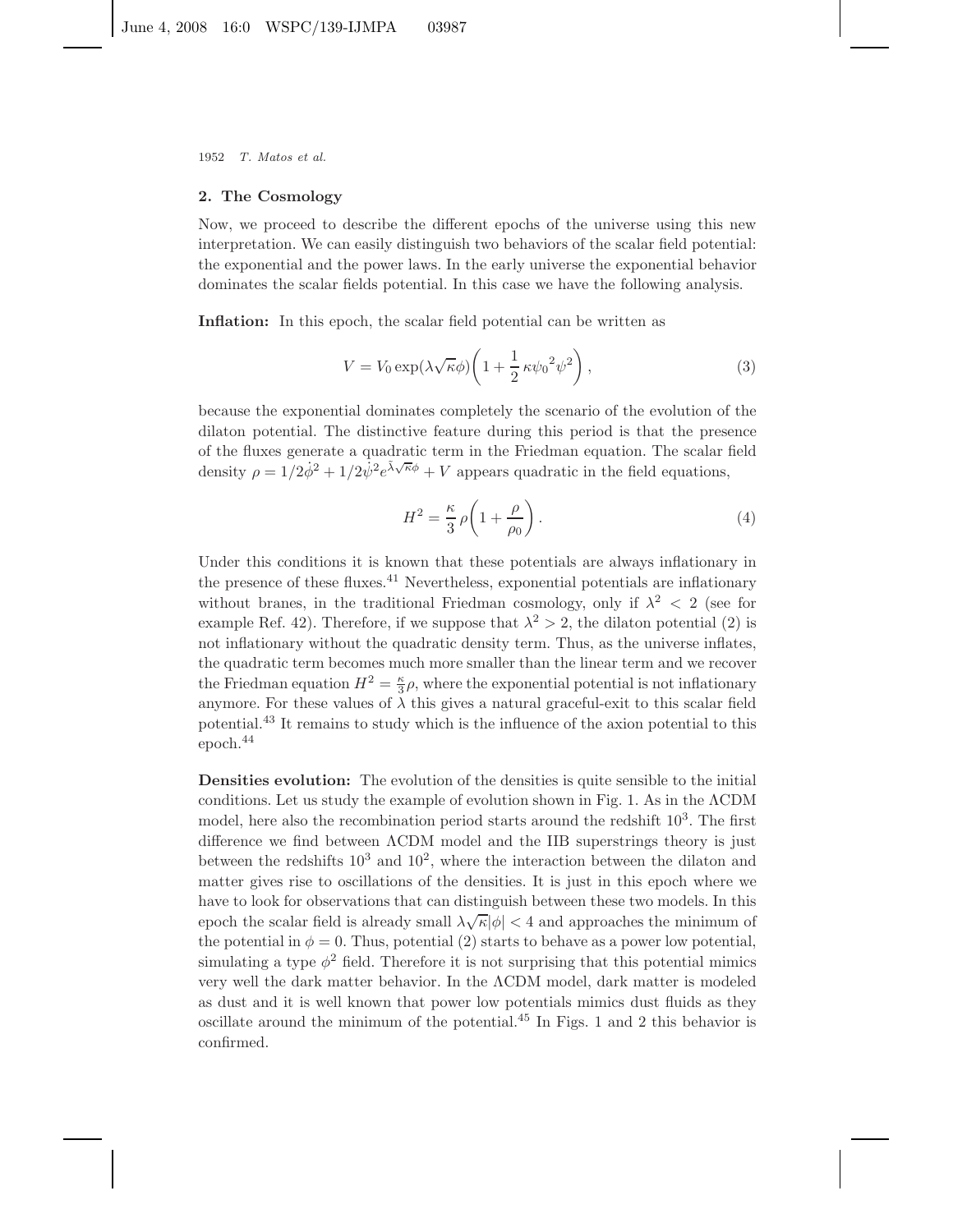

Fig. 1. Plot of the dynamics of the  $\Omega$ 's in the type IIB superstring theory with fluxes. Observe how this theory predicts a similar behavior of the matter content of the universe as the ΛCDM model. Here, the initial values of the dynamical variables at redshift  $a = 1$  are:  $x = 0, A = 0$ ,  $u = \sqrt{0.23}$ ,  $v = 1000$ ,  $\Omega_{\rm DE} = 0.7299$ ,  $\Omega_b = 0.04$ ,  $\Omega_{\rm rad} = 4 \times 10^{-5}$ , and w is determined by the Friedman restriction. The values for the constants are  $\alpha = \lambda = 8$ ,  $\tilde{\lambda} = 7$ ,  $\Psi_0 \sqrt{V_0/\rho_L} = 5000$ . In all figures, the integration was made using the Adams–Badsforth–Moulton algorithm (variable step size). Each curve contains over  $8 \times 10^5$  points.



Fig. 2. Plot of the dynamics of the  $\Omega$ 's in the type IIB superstring theory with fluxes. Initial values of the dynamical variables at redshift  $a = 1$  are the same as in Fig. 1. The values for the constants are  $\Psi_0 \sqrt{V_0/\rho_L} = 5000$ ,  $\alpha = 8$ ,  $\lambda = 8$ ,  $\tilde{\lambda} = 0$ . Each curve contains over  $8 \times 10^5$  points.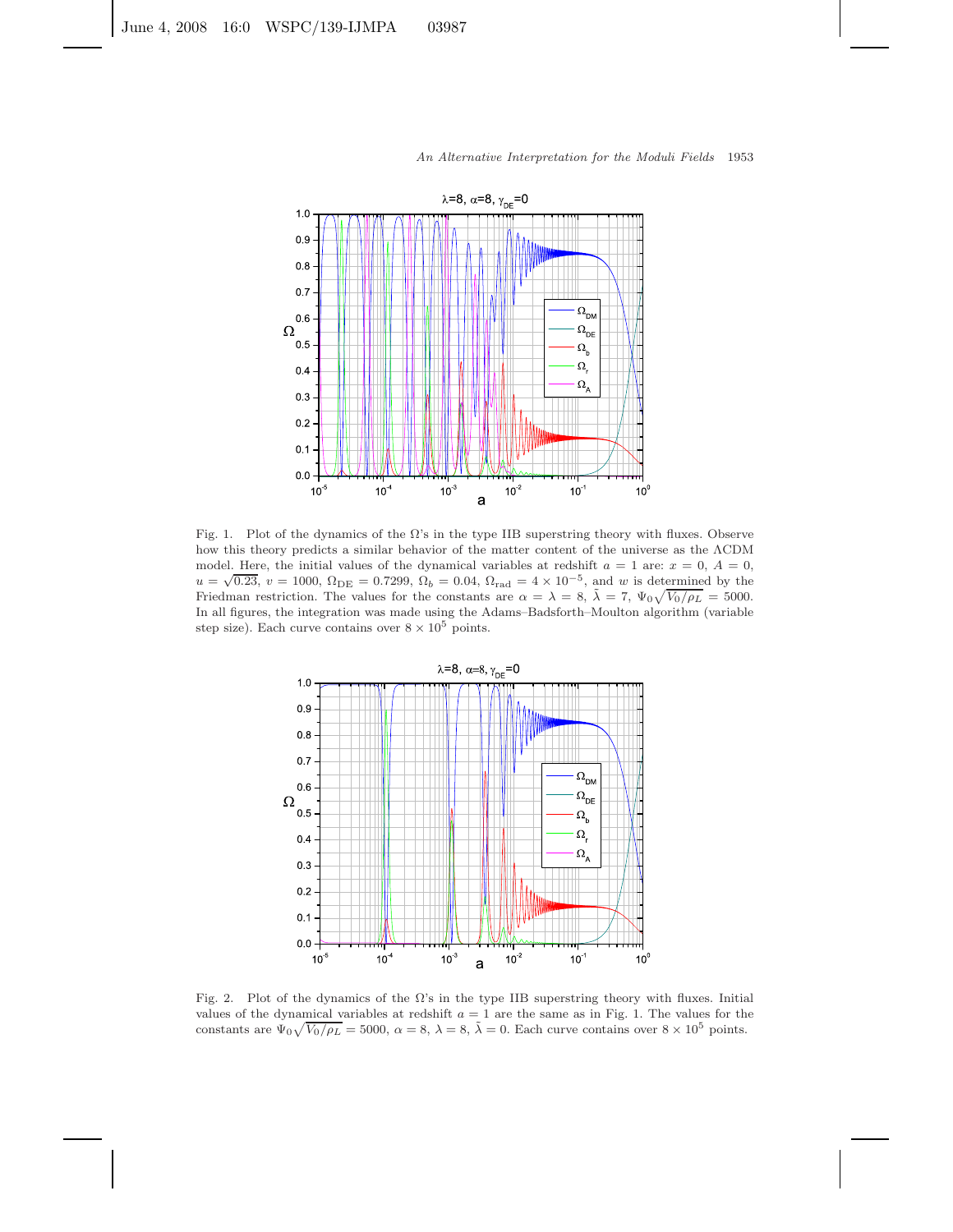#### 1954 *T. Matos et al.*

Nevertheless, for redshifts bigger than  $1/a - 1 = z \sim 10^3$ , there are remarkable differences between the superstring model and the CDM one. The interaction of the dilaton field with matter provokes to be very difficult that radiation dominates the universe, thus big bang nucleosynthesis never takes place, at least in a similar way as in the CDM paradigm. Let us explain this point. The dilaton field interacts with matter through the factor  $e^{\tilde{\alpha}(\Phi - \Phi^{(0)})} F^2 = e^{\alpha \sqrt{\kappa} \phi} F^2$ , being *F* the field strength of the matter contents. Thus, Lagrangian for the superstrings system is

$$
\mathcal{L} = \sqrt{-g} \left( R - \mathcal{L}_{\phi} - e^{\tilde{\lambda}\sqrt{\kappa}\phi} \mathcal{L}_{\psi} - e^{\alpha\sqrt{\kappa}\phi} \mathcal{L}_{\text{matter}} \right), \tag{5}
$$

where we have differentiated the scalar field potential coupling constant  $\lambda$  from the axion–dilaton coupling constant  $\lambda$  in order to generalized and clarify the cosmology of the system. In (1) both are the same  $\lambda = \lambda$ . The individual Lagrangians for the dilaton and axion fields respectively are,

$$
\mathcal{L}_{\phi} = \frac{1}{2} \partial^{\sigma} \phi \partial_{\sigma} \phi + V_{\phi} , \qquad \mathcal{L}_{\psi} = \frac{1}{2} \partial^{\sigma} \psi \partial_{\sigma} \psi + V_{\psi} . \tag{6}
$$

Thus, in a flat Friedman–Robertson–Walker space–time the cosmological field equations are given by

$$
H^2 = \frac{\kappa}{3} \left( \frac{1}{2} \dot{\phi}^2 + \frac{1}{2} \dot{\psi}^2 e^{\tilde{\lambda}\sqrt{\kappa}\phi} + V_{\phi} + e^{\tilde{\lambda}\sqrt{\kappa}\phi} V_{\psi} + (\rho_b + \rho_{\rm rad}) e^{\alpha\sqrt{\kappa}\phi} + \rho_L \right), \quad (7)
$$

$$
\ddot{\phi} + 3H\dot{\phi} + \frac{dV_{\phi}}{d\phi} = \tilde{\lambda}\sqrt{\kappa}e^{\tilde{\lambda}\sqrt{\kappa}\phi}\left(\frac{1}{2}\dot{\psi}^{2} - V_{\psi}\right) - \alpha\sqrt{\kappa}e^{\alpha\sqrt{\kappa}\phi}(\rho_{b} + \rho_{r}),\tag{8}
$$

$$
\ddot{\psi} + 3H\dot{\psi} + \frac{dV_{\psi}}{d\psi} = -\tilde{\lambda}\sqrt{\kappa}\dot{\phi}\dot{\psi},\qquad(9)
$$

$$
\dot{\rho}_b + 3H\rho_b = 0, \qquad (10)
$$

$$
\dot{\rho}_{\rm rad} + 4H\rho_{\rm rad} = 0, \qquad (11)
$$

$$
\dot{\rho}_L + 3\gamma_{\text{DE}} H \rho_L = 0, \qquad (12)
$$

where the dots stand for the derivative with respect to the cosmological time and *H* is the Hubble parameter  $H = \dot{a}/a$ . In order to analyze the behavior of this cosmology, we transform Eqs.  $(7)$ – $(12)$  using new variables defined by

$$
x = \frac{\sqrt{\kappa}}{\sqrt{6}} \frac{\dot{\phi}}{H}, \qquad A = \frac{\sqrt{\kappa}}{\sqrt{6}} \frac{\dot{\psi}}{H} e^{\frac{1}{2}\tilde{\lambda}\sqrt{\kappa}\phi}, \qquad (13)
$$

$$
y = \frac{\sqrt{\kappa}}{\sqrt{3}} \frac{\sqrt{\rho_b}}{H} e^{\frac{1}{2}\alpha\sqrt{\kappa}\phi}, \qquad z = \frac{\sqrt{\kappa}}{\sqrt{3}} \frac{\sqrt{\rho_{\text{rad}}}}{H} e^{\frac{1}{2}\alpha\sqrt{\kappa}\phi}, \tag{14}
$$

$$
u = \frac{\sqrt{\kappa}}{\sqrt{3}} \frac{\sqrt{V_{\phi}}}{H}, \qquad v = \frac{\sqrt{\kappa}}{\sqrt{3}} \frac{\sqrt{V_{2}}}{H}, \qquad (15)
$$

$$
l = \frac{\sqrt{\kappa}}{\sqrt{3}} \frac{\sqrt{\rho_L}}{H}, \qquad w = \frac{\sqrt{\kappa}}{\sqrt{3}} \frac{\sqrt{V_{\psi}}}{H} e^{\frac{1}{2}\tilde{\lambda}\sqrt{\kappa}\phi}, \qquad (16)
$$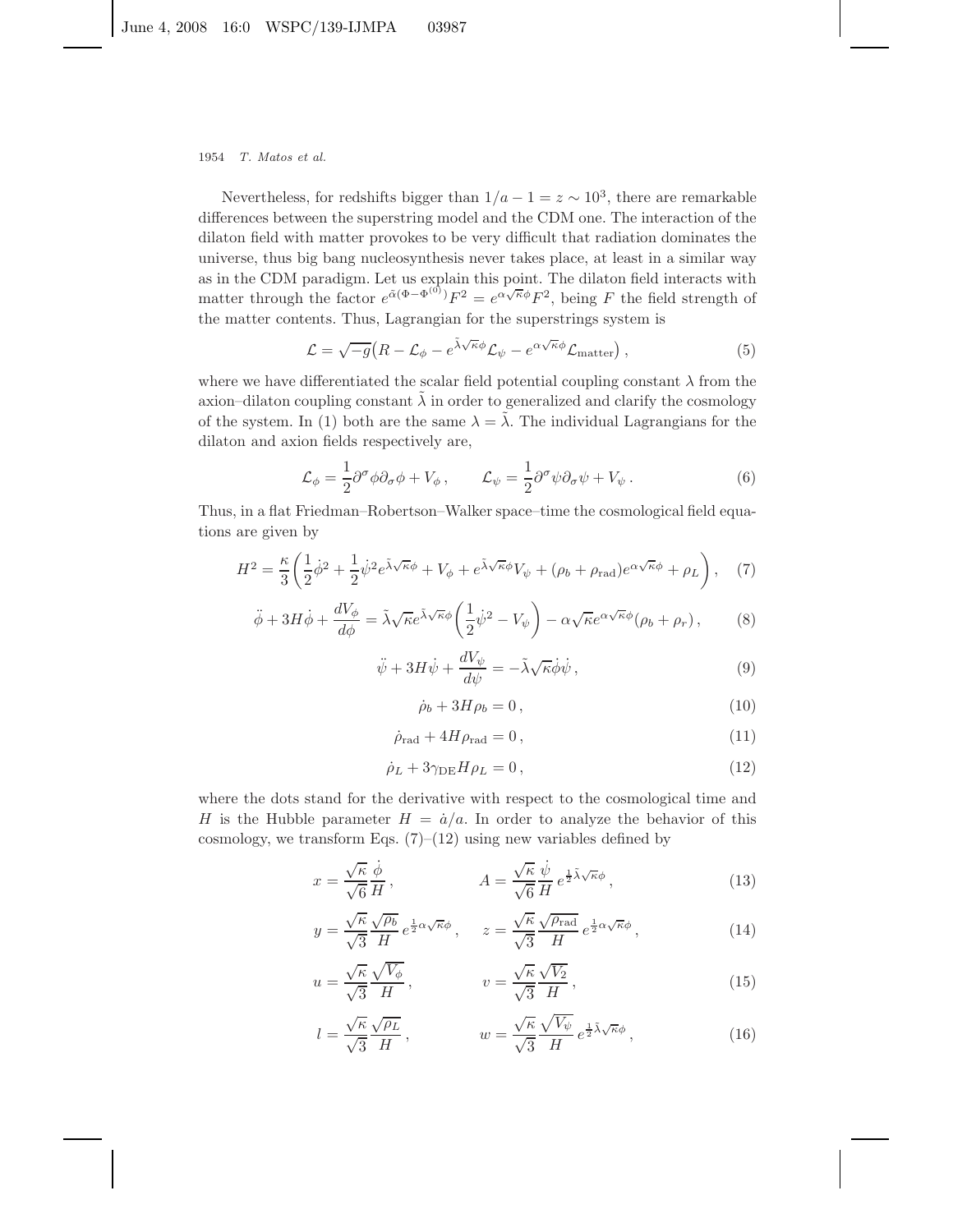where we have used the definition of the potentials  $V_{\phi} = 2V_0 \sinh\left(\frac{1}{2}\sqrt{\kappa}\lambda\phi\right)^2$ ,  $V_2 = 2V_0 \cosh(1/2\sqrt{\kappa}\lambda\phi)^2$  and  $V_\psi = \frac{1}{2}V_0\kappa\psi_0^2\psi^2$  such that  $V = V_\phi + V_\psi e^{\tilde{\lambda}\sqrt{\kappa}\phi}$  is the total scalar field potential. With these definitions Eqs.  $(7)-(12)$  transform into

$$
x' = -3x - \sqrt{\frac{3}{2}}(\lambda uv + \alpha(y^2 + z^2) + \tilde{\lambda}(w^2 - A^2)) + \frac{3}{2}\Pi x, \qquad (17)
$$

$$
A' = -3A - \sqrt{3} \frac{\psi_0 \sqrt{V_0}}{\sqrt{\rho_L}} \, \text{wl} - \sqrt{\frac{3}{2}} \tilde{\lambda} A x + \frac{3}{2} \Pi A \,, \tag{18}
$$

$$
y' = \frac{3}{2} \left( \Pi - 1 + \alpha \sqrt{\frac{2}{3}} x \right) y, \qquad (19)
$$

$$
z' = \frac{3}{2} \left( \Pi - \frac{4}{3} + \alpha \sqrt{\frac{2}{3}} x \right) z, \qquad (20)
$$

$$
u' = \sqrt{\frac{3}{2}}\lambda vx + \frac{3}{2}\Pi u\,,\tag{21}
$$

$$
v' = \sqrt{\frac{3}{2}}\lambda ux + \frac{3}{2}\Pi v,
$$
\n(22)

$$
l' = \frac{3}{2} \left( \Pi - \gamma_{\rm DE} \right) l \,, \tag{23}
$$

$$
w' = \sqrt{3} \frac{\psi_0 \sqrt{V_0}}{\sqrt{\rho_L}} Al + \tilde{\lambda} \sqrt{\frac{3}{2}} wx + \frac{3}{2} \Pi w,
$$
\n(24)

where now the primes stand for the derivative with respect to the *N*-foldings parameter  $N = \ln(a)$ . The quantity  $\Pi$  is defined as

$$
\Pi = 2x^2 + 2A^2 + y^2 + \frac{4}{3}z^2.
$$
 (25)

The Friedman equation (7) becomes a constriction of the variables such that

$$
x^{2} + A^{2} + y^{2} + z^{2} + u^{2} + l^{2} + w^{2} = 1.
$$
 (26)

The density rate quantities  $\Omega_x = \rho_x/\rho_{\text{critic}}$  can be obtained using the variables  $(13)–(16)$ , one arrives at

$$
\Omega_{\rm DM} = x^2 + u^2, \quad \Omega_{\rm DE} = l^2, \quad \Omega_b = y^2, \n\Omega_{\rm rad} = z^2, \quad \Omega_A = 1 - x^2 - u^2 - y^2 - z^2 - l^2,
$$
\n(27)

where  $\Omega_{\rm DM}$ ,  $\Omega_{\rm DE}$ ,  $\Omega_b$ ,  $\Omega_{\rm rad}$  and  $\Omega_A$  respectively are the density rates for the dark matter (dilaton field), dark energy (cosmological constant), baryons, radiation and axion field. For the definition of this last one we have used the constriction (26). Equations  $(17)$ – $(24)$  are now a dynamical system. The complete analysis of this system will be given elsewhere,  $46$  but the main results are the following. (1) The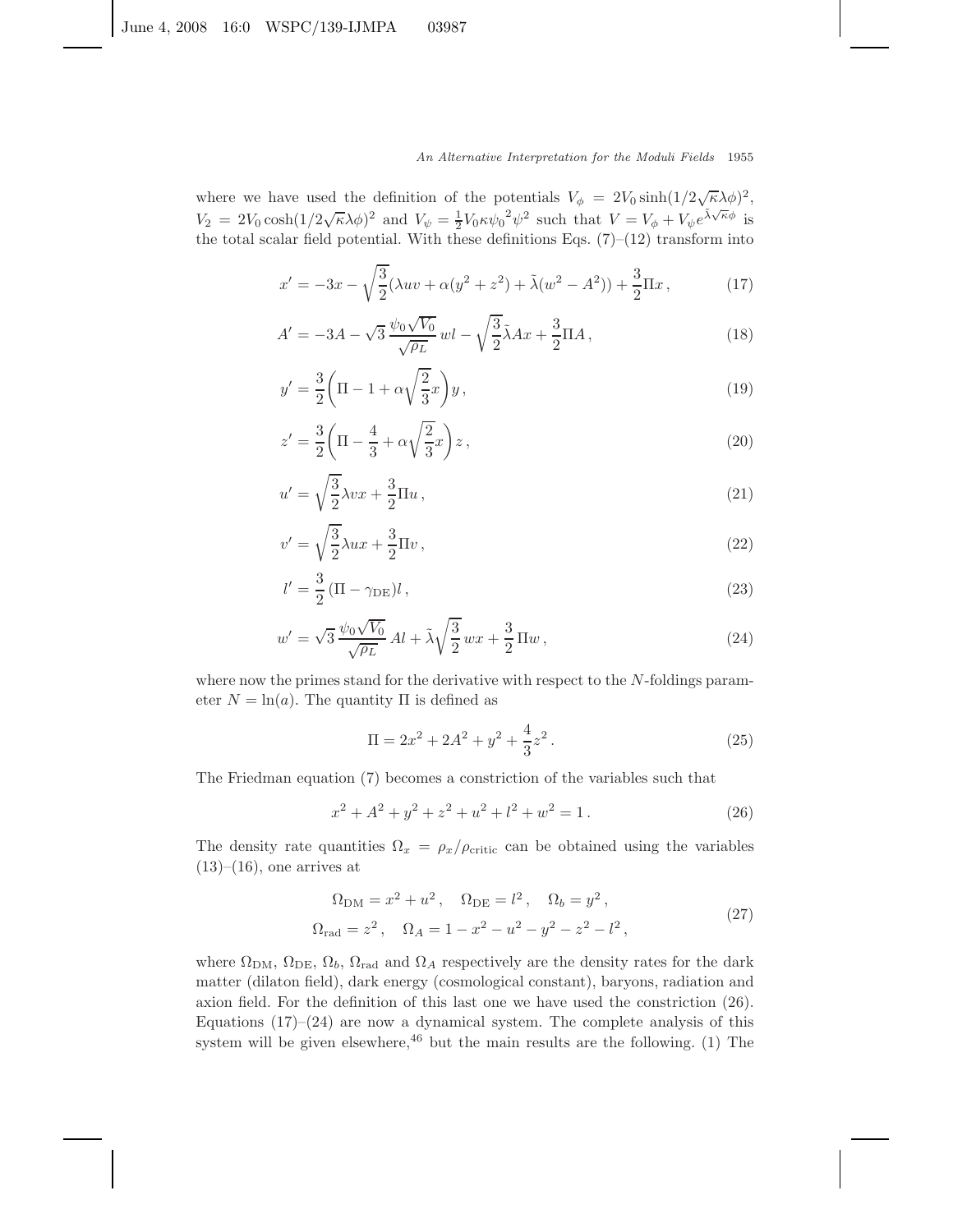

Fig. 3. Plot of the behavior of the scalar field  $\phi$ . The scalar field starts from big values and riches very fast its minimum where it starts to oscillate. We plot  $\lambda \sqrt{\kappa} \phi$ , for  $\lambda = 20$ .

system contains many critical points, some of them are attractors with dark matter dominance, other with dark energy dominance. (2) The system depends strongly on the initial conditions. One example of the evolution of the densities is plotted in Figs. 1 and 2, where we show that the densities behave in a very similar way as the corresponding ones of the  $\Lambda$ CDM model before redshifts  $10^2$ , which seem to be a generic behavior. The free constants  $\lambda$ ,  $\alpha$  and  $\lambda$  are given in each figure. On the other side, we can see that after redshifts  $z \sim 10^3$  one finds that  $|\phi| < 0.04 m_{\text{Planck}}$ and oscillating goes to zero, such that its exponential is bounded  $0.01 < e^{-\lambda \sqrt{\kappa} \phi} < 1$ (see Fig. 3). In other words, it takes the exponential more than 13 Giga years to change from 0.01 to 1.

However, there is one fact that takes our attention in Fig. 1. We see from the behavior of the densities on the early universe after redshifts  $\sim 10^3$ , that radiation does not dominates the rest of the densities as it is required for big bang nucleosynthesis. This fact can also be seen as follows. In a radiation dominated universe we might set  $l = y = u = v = w = A = 0$ , in that case we can see by inspection of  $(17)–(24)$  that there is no way that radiation remains as a dominant component of the system. The situations radically change if we put  $\lambda = 0$  in system (17)– (24), in this case radiation has no problems to be dominant somewhere. In order to show how the dilaton and axion interaction with matter work, we study the particular case  $\tilde{\lambda} = 0$  and let us artificially drop out the matter interaction from the dilaton equation (8). In what follows we study this toy model. For this one it is convenient to change the variable  $w$  for  $w = V_3$ , with the definition of the potentials  $V_3 = \sqrt{\kappa} \psi_0 \psi$  such that  $V = V_\phi^2 + 1/4(V_1 + V_2)^2 V_3^2$ . Thus, Eqs. (17)–(24)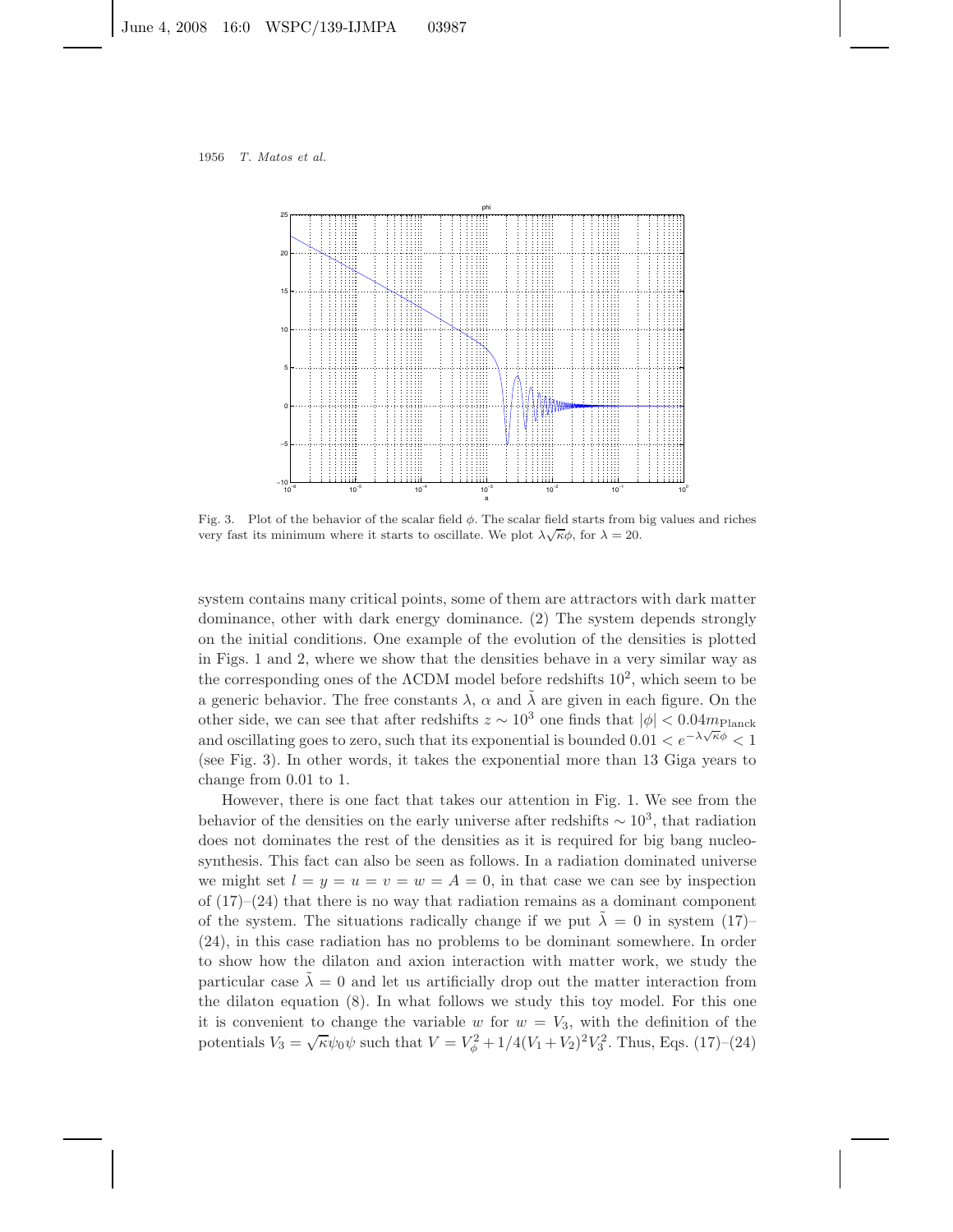transform into the new system

$$
x' = -3x - \sqrt{\frac{3}{2}} \left( \lambda uv + \frac{\alpha}{4} (v+u)^2 w^2 \right) + \frac{3}{2} \Pi x ,
$$
  
\n
$$
A' = -3A - \sqrt{\frac{3}{2}} \psi_0 \frac{1}{2} (v+u)^2 w + \frac{3}{2} \Pi A ,
$$
  
\n
$$
y' = \frac{3}{2} \left( \Pi - 1 + \alpha \sqrt{\frac{2}{3}} x \right) y ,
$$
  
\n
$$
z' = \frac{3}{2} \left( \Pi - \frac{4}{3} + \alpha \sqrt{\frac{2}{3}} x \right) z ,
$$
  
\n
$$
u' = \sqrt{\frac{3}{2}} \lambda v x + \frac{3}{2} \Pi u ,
$$
  
\n
$$
v' = \sqrt{\frac{3}{2}} \lambda u x + \frac{3}{2} \Pi v ,
$$
  
\n
$$
l' = \frac{3}{2} \left( \Pi - \gamma_{DE} \right) l ,
$$
  
\n
$$
u'' = \sqrt{6} \psi_0 A .
$$
  
\n(28)

The quantity Π is now defined as

$$
\Pi = 2x^2 + 2A^2 + y^2 + \frac{4}{3}z^2 + \gamma_{\text{DE}}l^2 - \lambda \sqrt{\frac{2}{3}}(y^2 + z^2)x \tag{29}
$$

and the new Friedman constriction (7) reads

$$
x^{2} + A^{2} + y^{2} + z^{2} + u^{2} + l^{2} + \frac{1}{4}(u+v)^{2}w^{2} = 1.
$$
 (30)

The density quantities  $\Omega_x$  now are

$$
\Omega_{\rm DM} = x^2 + u^2, \quad \Omega_{\rm DE} = l^2, \quad \Omega_b = y^2, \n\Omega_{\rm rad} = z^2, \quad \Omega_A = 1 - x^2 - u^2 - y^2 - z^2 - l^2,
$$
\n(31)

where we have used the constriction (30). Equations (28) are now a new dynamical system. The evolution of this one is shown in Fig. 4. From here we can see that now radiation dominates the early universe without problems and that the behavior of the densities is again very similar to the ΛCDM model but now for all redshifts. The only difference is at redshifts  $10^2 < z < 10^3$ , where the densities oscillate very hard. Unfortunately this time corresponds to the dark age, when the universe has no stars and there is nothing to observe which could give us some observational clue for this behavior.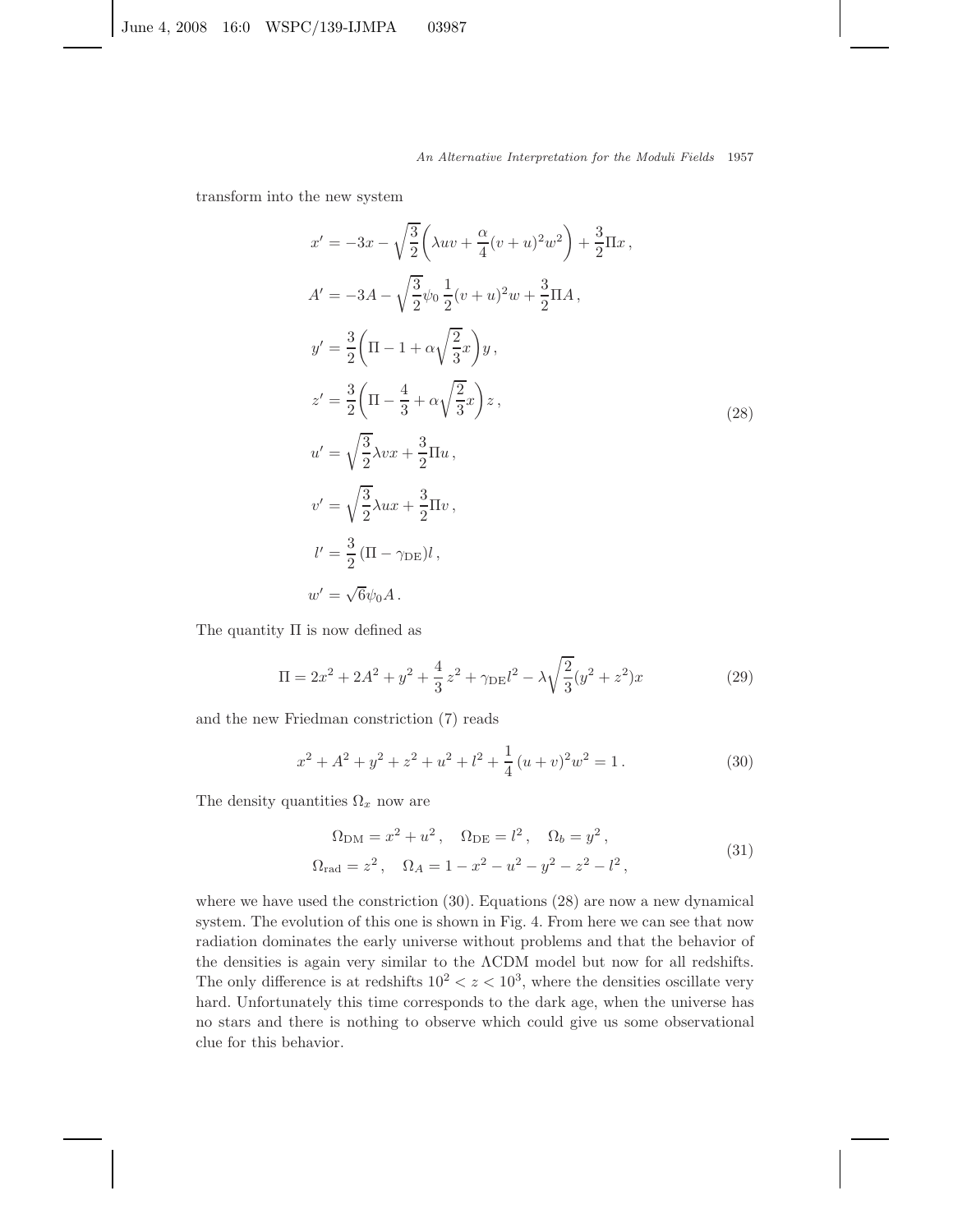

Fig. 4. Plot of the dynamics of the  $\Omega$ 's in the type IIB superstring theory with fluxes. Observe how this theory predicts a similar behavior of the matter content of the universe as the ΛCDM model, even for redshifts beyond  $10<sup>3</sup>$ . Here radiation dominates the universe for values less than  $a \sim 10^{-3}$  and big bang nucleosynthesis takes place as in the CDM model. Here  $\lambda = \alpha = 20$ , the initial values of the dynamical variables at redshift  $a = 1$  are:  $x = 0$ ,  $A = 0$ ,  $u = \sqrt{0.23}$ ,  $v = 1000$ ,  $\Omega_{\text{DE}} = 0.7299, \Omega_b = 0.04, \Omega_{\text{rad}} = 4 \times 10^{-5}$ , and w is determined by the Friedman restriction. Each curve contains over  $3 \times 10^5$  points.

Finally, if the set both coupling constant  $\alpha = \tilde{\lambda} = 0$ , we recover a very similar behavior of the densities to the ΛCDM model, this behavior is shown in Fig. 5. Observe here that the densities have not oscillations any more, as in the ΛCDM model, supporting the idea that it is just the coupling between dilaton, axion and matter which makes difficult that the string theory reproduces the observed universe.

**Structure formation:** As shown in Figs. 1 and 4 the axion field can be completely subdominant, but it can dominates the universe at early times as in Fig. 2. At late times,  $10^{-2} < a < 1$ , the structure formation is determined by the dilaton field  $\phi$ and its effective potential  $(2)$ . In Ref. 47 it is shown that the scalar field fluctuations with a cosh potential follow the corresponding ones of the cold dark matter (CDM) model for the linear regime. There, it is shown that the field equations of the scalar field fluctuations can be written in terms of the ones of the ΛCDM model, in such a way that both models predict the same spectrum in the linear regime of fluctuations.

**Galaxies formation:** Other main difference between both models, the CDM and type IIB superstrings is just in the nonlinear regime of fluctuations. Here numerical simulations show that the scalar field virialize very early,  $48,49$  causing that in the superstring model galaxies form earlier than in the CDM paradigm. Furthermore, it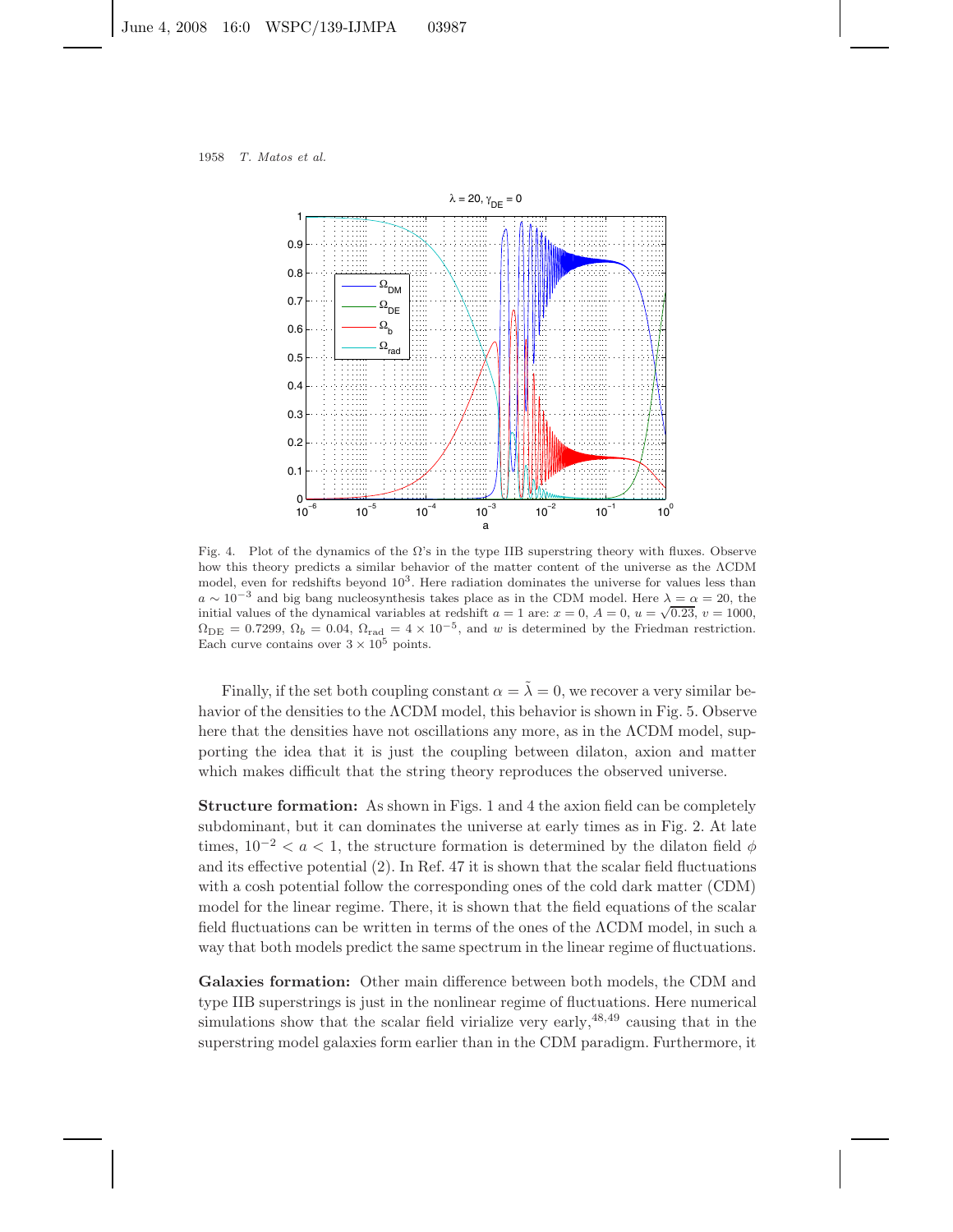

Fig. 5. Plot of the dynamics of the  $\Omega$ 's in the cosh model. Here all the coupling constants of the superstrings model  $\alpha = \lambda = 0$ ,  $\lambda = 3.0$ , the initial values of the dynamical variables at redshift  $a = 1$  are the same as in Fig. 1. Observe how this theory predicts an extremely similar behavior of the matter content of the universe as the ΛCDM model, for all redshifts. Each curve contains over  $5 \times 10^5$  points.

has been shown that the scalar field does not have a cuspy central density profile.<sup>50</sup> Numerical and semianalytic simulations have shown that the density profiles of oscillations (collapsed scalar fields) are almost flat in the center.<sup>51,52,48,49</sup> It has also been possible to compare high and low surface brightness galaxies with the scalar field model and the comparison shows that there is a concordance between the model and the observations, provided that the values of the parameters are just  $V_0 \sim (3 \times 10^{-27} m_{\text{Planck}})^4$ ,  $\lambda \sim 20^{51}$  With this values of  $V_0$  and  $\lambda$ , the critical mass for collapse of the scalar field is just  $10^{12}M_{\odot}$ ,<sup>52</sup> as it is expected for the halos of galaxies. These two features of the scalar field collapse might give distinctive features to superstring theory. At the present time there is a controversy about the density profiles of the dark matter in the centers of the galaxies.<sup>53–61</sup> This model of the superstring theory predicts that the center of the galaxies contains an almost flat central density profile. We are aware that this result corresponds to the particular compactification  $\mathbf{T}^6/\mathbb{Z}_2$ , but it could be a general signature of string theory, in the sense that it could survive in a more realistic compactification (including branes and fluxes), that give rise to models that resemble the Standard Model. In this case, if the cuspy dark matter density profiles are observed or explained in some way, this model would be ruled out. But if these profiles are not observed, it would be an important astrophysical signature of string theory.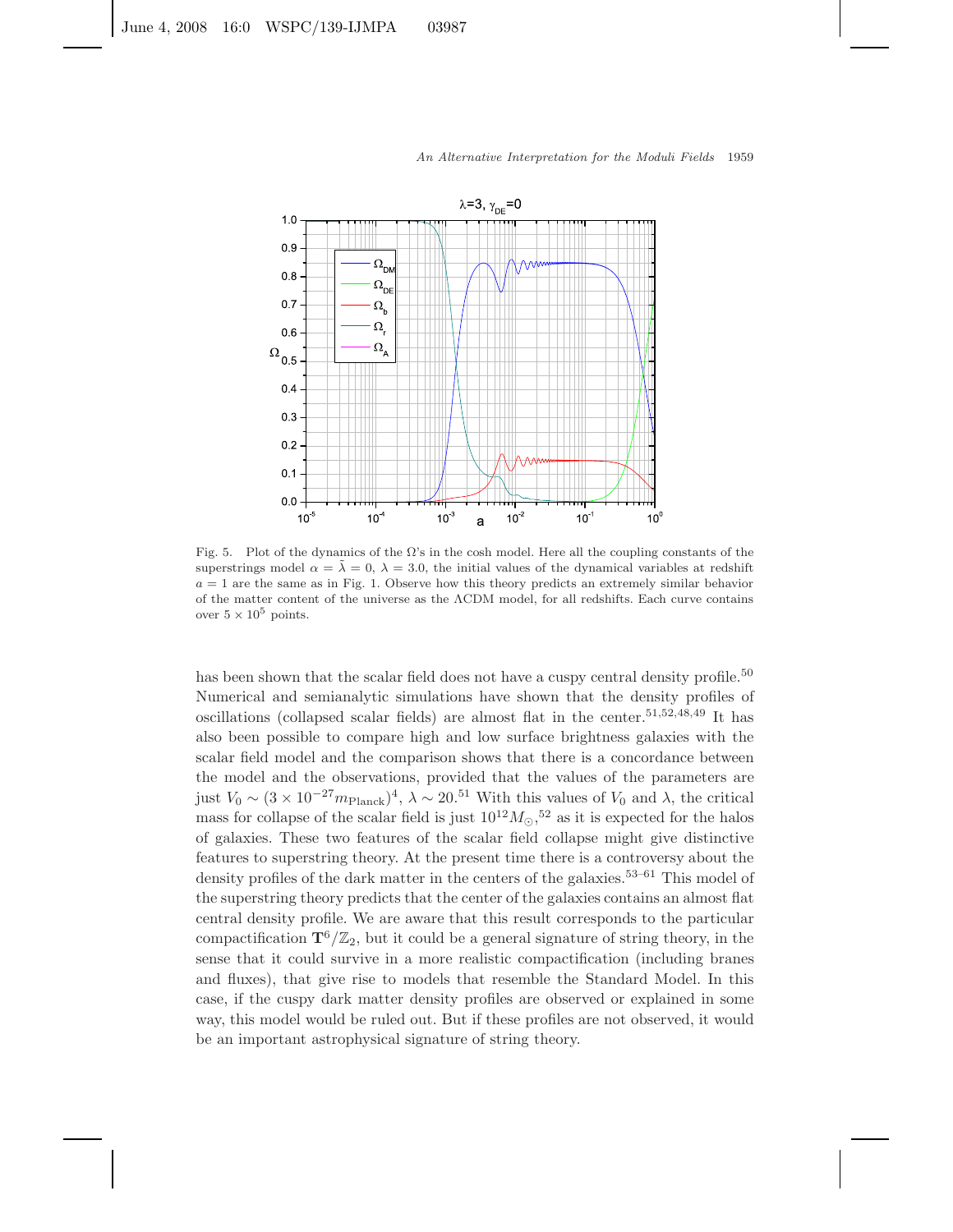#### **3. Conclusions**

In this work we propose an alternative interpretation of the dilaton field in the type IIB supergravity on the  $\mathbf{T}^6/\mathbb{Z}_2$  orientifold model with fluxes.<sup>31</sup> This alternative interpretation allows us to compare this model with the ΛCDM one, which has been very successful in its predictions. The result is that, at least in this model, radiation seems to be subdominant everywhere, provoking difficulties to explain big bang nucleosynthesis. Even when we see that in this particular toy model, the behavior seems to be generic for all strings theories. If this is the case, it is possible that the dilaton and axion fields could not be interpreted as dark matter or dark energy, thus we should either seek other candidates and explain why we do not see the dilaton and axion scalar fields in our observations, or we have to explain big bang nucleosynthesis using the conditions given by superstrings theory we showed here, or we have to look for a mechanism to eliminate the coupling between dilaton and axion with matter at very early times. The last option maybe more realistic. Even if we solve the radiation dominance problem, there are some differences between  $\Lambda$ CDM and superstrings theory between  $10^2 < z < 10^3$ , because string theory predicts around 16 million years of densities oscillations during the dark age. Nevertheless, both models are very similar at late times, between  $0 < z < 10^2$ , maybe the only difference during this last period is their predictions on substructure formation and galaxies centers. While CDM predicts much more substructure in the universe and very sharp density profiles, scalar fields predict few substructure and almost constant density profiles in centers of galaxies. The confirmation of this observations could decide between these two models. We are aware that this orientifold model is still a toy model and it would be interesting to study more realistic compactifications (including brane and orientifold configurations) and see if our results, including that of the dark matter density profiles, survive and become a general feature of string theory. If this is the case, this alternative interpretation of the fields of the theory might permit a connection of string theory with the astrophysics phenomenology of dark matter, i.e. its connection with future astrophysical and cosmological observations. We conclude that this interpretation can give us a closer understanding of superstrings theory with cosmology.

# **Acknowledgments**

The authors wish to thank Luis Ureña-López for the careful reading of the paper, Norma Quiroz and Cesar Terrero for many helpful discussions and for pointing out to us the Ref. 31. Correspondence with S. Sethi and A. Krause is appreciated. T. Matos wants to thank Matt Choptuik for his kind hospitality at the UBC. This work was partly supported by CONACyT México, under grants 32138-E, 42748, 47641 and 45713-F.

## **References**

1. A. G. Riess *et al.*, *Astron. J.* **116**, 1009 (1998).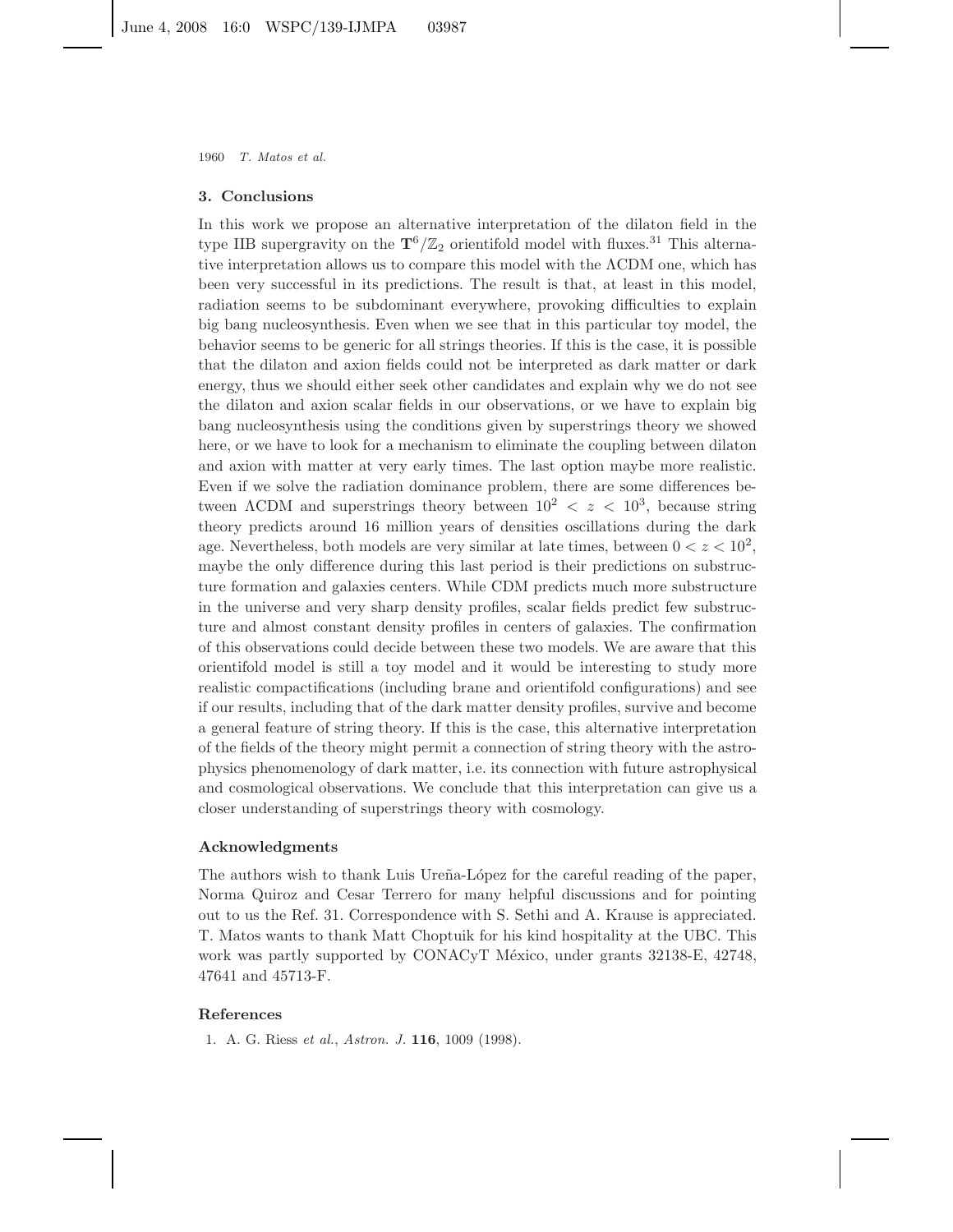- 2. N. A. Bahcall, J. P. Ostriker, S. Perlmutter and P. J. Steinhardt, *Science* **284**, 1481 (1999), arXiv:astro-ph/9906463.
- 3. B. P. Schmidt *et al.*, *Astrophys. J.* **507**, 46 (1998).
- 4. A. G. Riess *et al.*, *Astron. J.* **116**, 1009 (1998).
- 5. S. Perlmutter *et al.*, *Astrophys. J.* **517**, 565 (1999).
- 6. G. Cleaver, *Adv. Space Res.* **35**, 106 (2005).
- 7. J. R. Primack, *Proc. 5th Int. UCLA Symp. on Sources and Detection of Dark Matter and Dark Energy in the Universe*, Marina del Rey, California, February 2002, ed. D. Cline (North-Holland, 2002).
- 8. M. B. Green, J. H. Schwarz and E. Witten, *Superstring Theory. Vol. 2*: *Loop Amplitudes, Anomalies and Phenomenology* (Cambridge University Press, Cambridge, 1987).
- 9. J. Polchinski, *String Theory*, Vol. 2 (Cambridge University Press, Cambridge, 1998).
- 10. T. Damour and A. Vilenkin, *Phys. Rev. Lett.* **78**, 2288 (1997).
- 11. K. Choi, *Phys. Rev. D* **62**, 043509 (2000).
- 12. K. Choi, arXiv:hep-ph/9912218.
- 13. S. Hellerman, N. Kaloper and L. Susskind, *J. High Energy Phys.* **0106**, 003 (2001), arXiv:hep-th/0104180.
- 14. Y. M. Cho and Y. Y. Keum, *Mod. Phys. Lett. A* **13**, 109 (1998).
- 15. Y. M. Cho and Y. Y. Keum, *Class. Quantum Grav.* **15**, 907 (1998).
- 16. R. Dick, arXiv:hep-th/9609190.
- 17. R. Dick, *Mod. Phys. Lett. A* **12**, 47 (1997).
- 18. P. J. E. Peebles and A. Vilenkin, *Phys. Rev. D* **60**, 103506 (1999).
- 19. T. Matos and F. S. Guzman, *Class. Quantum Grav.* **17**, L9 (2000), arXiv:grqc/9810028.
- 20. T. Biswas, R. Brandenberger, A. Mazumdar and T. Multamaki, arXiv:hepth/0507199.
- 21. K. Dasgupta, G. Rajesh and S. Sethi, *J. High Energy Phys.* **9908**, 023 (1999).
- 22. G. Curio and A. Krause, *Nucl. Phys. B* **602**, 172 (2001), arXiv:hep-th/0012152.
- 23. S. B. Giddings, S. Kachru and J. Polchinski, *Phys. Rev. D* **66**, 106006 (2002).
- 24. B. S. Acharya, A moduli fixing mechanism in M-theory, arXiv:hep-th/0212294.
- 25. S. Kachru, M. B. Schulz and S. Trivedi, *J. High Energy Phys.* **0310**, 007 (2003).
- 26. A. R. Frey and J. Polchinski, *Phys. Rev. D* **65**, 126009 (2002).
- 27. R. Blumenhagen, D. L¨ust and T. R. Taylor, *Nucl. Phys. B* **663**, 319 (2003).
- 28. J. F. G. Cascales, M. P. García del Moral, F. Quevedo and A. M. Uranga, *J. High Energy Phys.* **0402**, 031 (2004).
- 29. R. Brandenberger, Y.-K. E. Cheung and S. Watson, Moduli stabilization with string gases and fluxes, arXiv:hep-th/0501032.
- 30. K. Becker, M. Becker and A. Krause, *Nucl. Phys. B* **715**, 349 (2005), arXiv:hepth/0501130.
- 31. A. R. Frey and A. Mazumdar, *Phys. Rev. D* **67**, 046006 (2003), arXiv:hep-th/0210254.
- 32. T. Matos and L. A. Urena-Lopez, *Class. Quantum Grav.* **17**, L75 (2000), arXiv:astroph/0004332.
- 33. V. Sahni and L. Wang, *Phys. Rev. D* **63**, 103517 (2000).
- 34. A. Arbey, J. Lesgourgues and P. Salati, *Phys. Rev. D* **64**, 123528 (2001).
- 35. A. Arbey, J. Lesgourgues and P. Salati, *Phys. Rev. D* **65**, 083514 (2002).
- 36. T. Matos and L. A. Ure˜na-L´opez, *Phys. Rev. D* **63**, 063506 (2001).
- 37. J.-G. Hao and X.-Z. Li, *Phys. Rev. D* **67**, 107303 (2003).
- 38. L. P. Chimento and R. Lazkoz, *Phys. Rev. Lett.* **91**, 211301 (2003).
- 39. G. Izquierdo and D. Pavon, astro-ph/0505601.